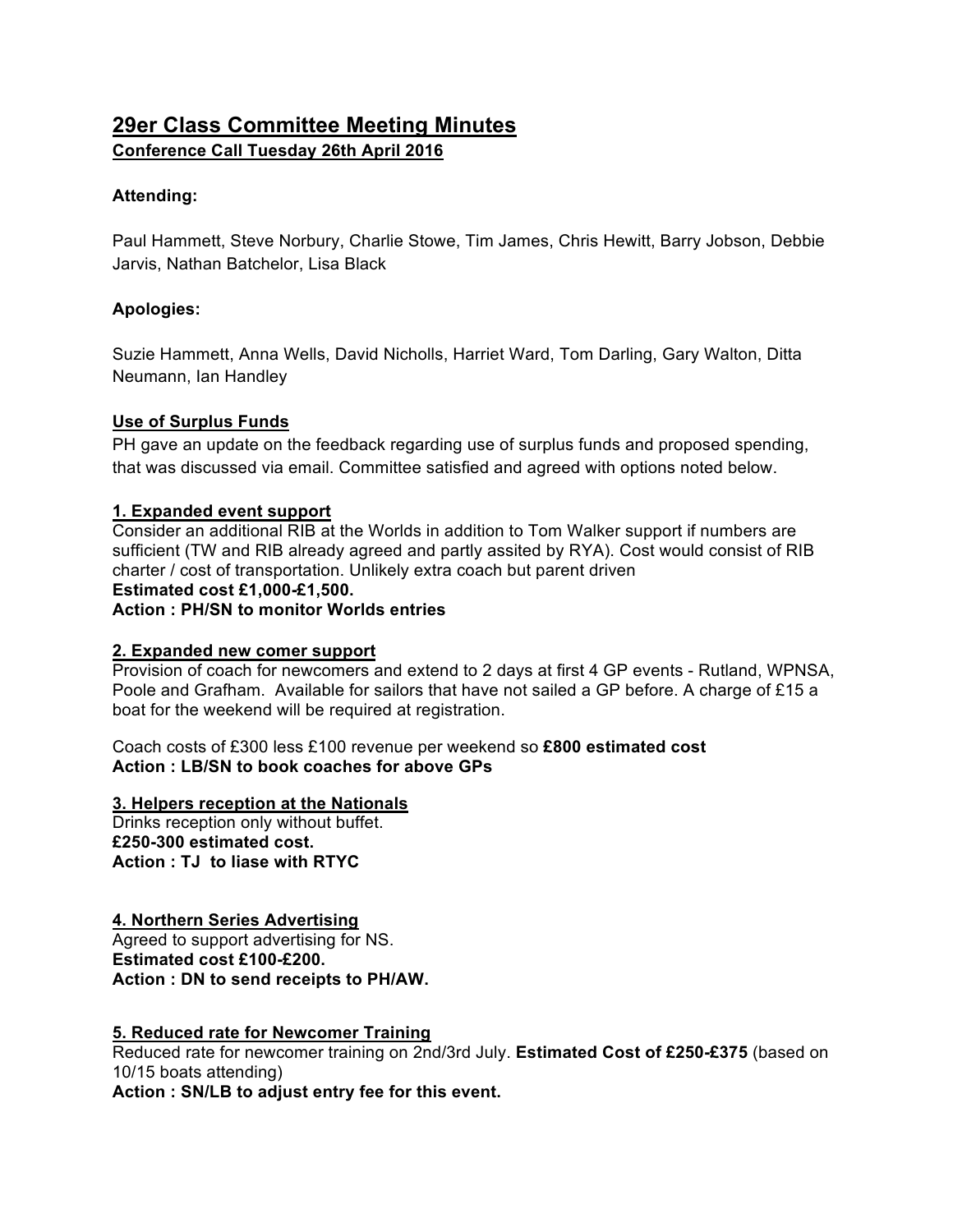# **6. Remove higher entry fee for "expensive" venues (WPNSA)**

WPNSA is actually our second most profitable venue (whilst fixed costs are higher the revenue is also higher- cheaper venues with lower entries potentially lose the class money due to higher fixed costs). Agreed that all GP's should be priced at the same level. Assuming 55 entries at £10 less **Estimated cost £550.** 

**Action : GP entry fees all at same level from now.**

# **7. New coaching "Bursary"**

Aimed at helping smaller clubs to host 29er coaching and thus we would not want to award this to clubs with larger existing fleets.

Bursary would cover 5 X 1 days coaching fees (travel+coach).

Clubs can either nominate coach or we can suggest ensuring local coach provided leading to lower costs.

Clubs to provide RIB, training room and access for visitors. To be advertised on the 29er Class website. Suggested we guarantee 2 places for local 29er sailors but remainder to be offered first come first served (includes local sailors and guests).

Entry fee collected by club limited to covering their costs only. (Approx. £25-30). Clubs can decide level of training aiming at.

Bursary subject to training not on weekend of 29er OT or 29er GP unless geographically remote.

Bursary award to be decided by Committee based on merit.

Committee would like to see a broad geographical spread.

**Estimated cost £1,000.**

# **PH / SN to circulate note for publication on the website**

# **Eurocup**

29er UK Nationals is now not a Eurocup Event for 2016. The UK Class are willing to host a Eurocup Event subject to finding a suitable date that fits with the International Class for 2017. Broad agreement that while UK would like to host an event we are also realistic that it is pointless to host a Eurocup that no Europeans travel to. Agreement that the UK Class enjoys travelling to the Garda, Spanish venues and we have little appetite to upset the calendar that works well.

**Action: Committee to consider a satisfactory date and venue.**

**Action: Tim James to amend UK Nationals Notice of Race to remove Eurocup Event reference.**

#### **Website/IT Update**

Tim Bilbrough has stood down as Webmaster and Clive Grummett has kindly agreed to take over the role, though not as a Committee member. Tim Bilbrough has kindly passed details of the class IT infrastructure, and has been helping with various queries etc. over the last week.

Some technical issues with the link from our website news pages to Facebook Lisa and Clive resolving.